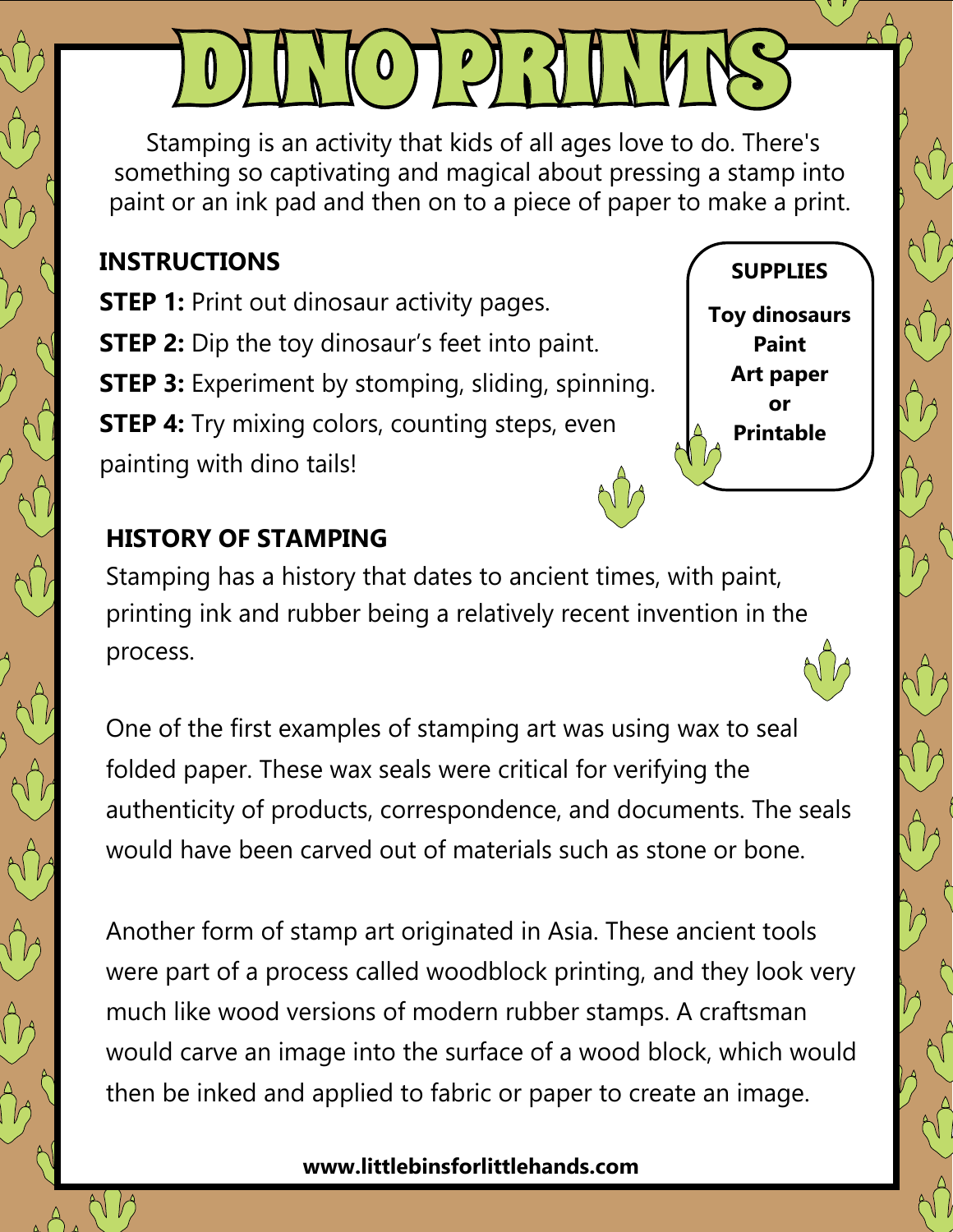

**www.littlebinsforlittlehands.com**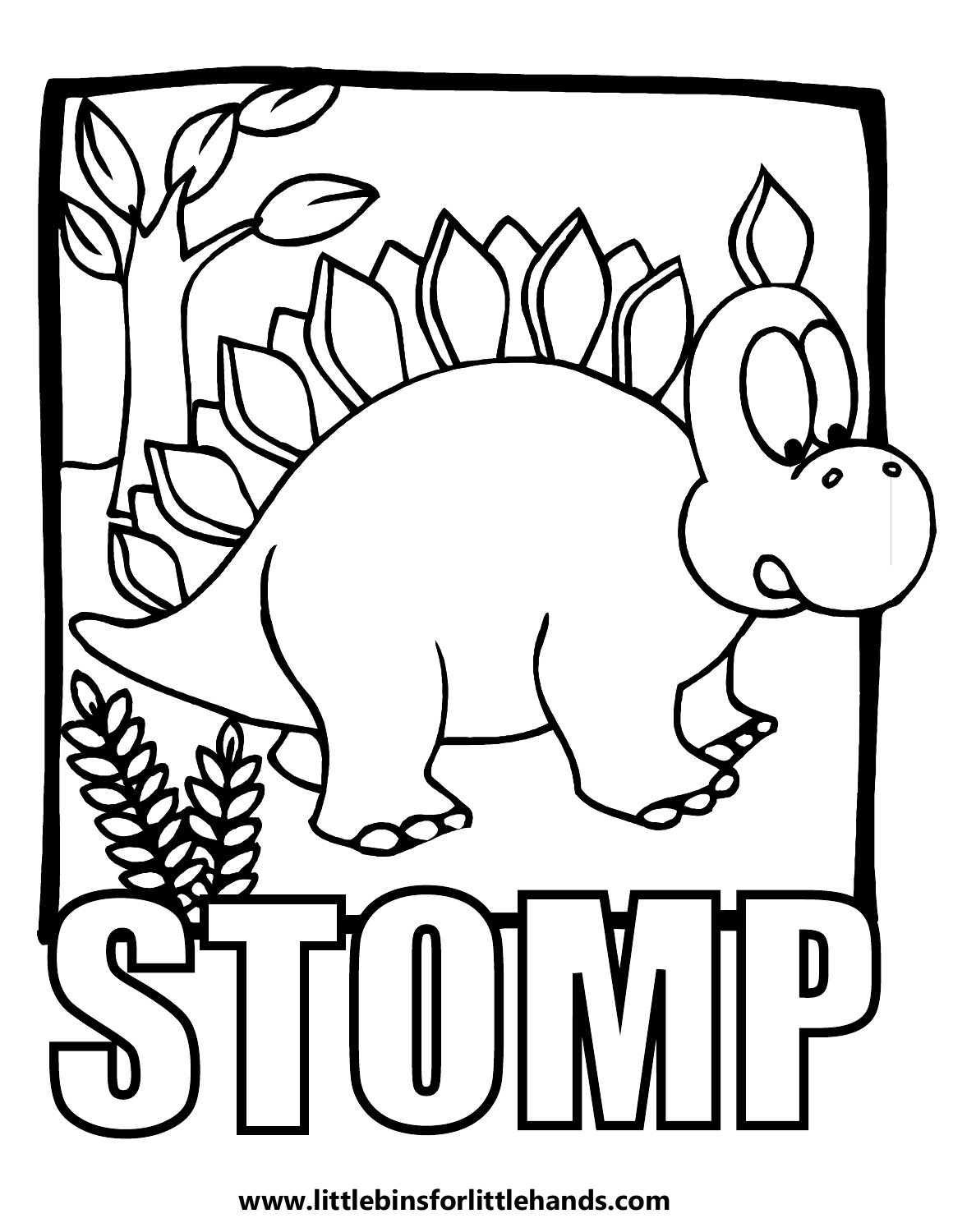